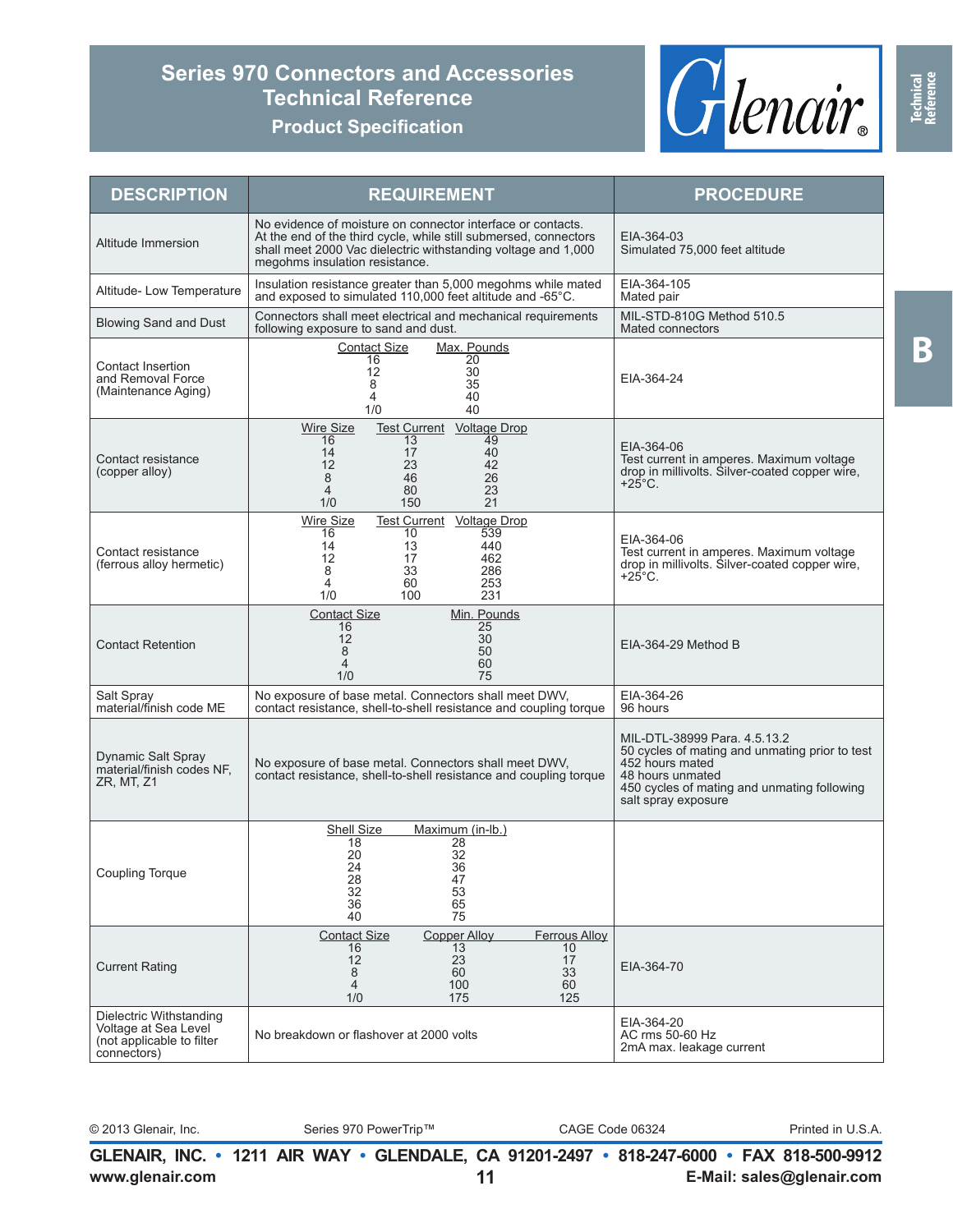

## **Series 970 Connectors and Accessories Technical Reference**

## **Product Specification**

| <b>DESCRIPTION</b>                                                    | <b>REQUIREMENT</b>                                                                                                                                                                                                                                              | <b>PROCEDURE</b>                                                                                                                                                                 |
|-----------------------------------------------------------------------|-----------------------------------------------------------------------------------------------------------------------------------------------------------------------------------------------------------------------------------------------------------------|----------------------------------------------------------------------------------------------------------------------------------------------------------------------------------|
| Dielectric Withstanding<br>Voltage at Sea Level, filter<br>connectors | No breakdown or flashover at 1250 volts                                                                                                                                                                                                                         | EIA-364-20<br><b>Volts DC</b><br>2mA max. leakage current                                                                                                                        |
| <b>EMI Shielding</b><br>Effectiveness                                 | Min. Atten.<br>Frequency<br>MHz<br>dВ<br>$\overline{90}$<br>100<br>88<br>200<br>88<br>300<br>87<br>400<br>85<br>800<br>85<br>1000<br>76<br>1500<br>70<br>2000<br>69<br>3000<br>68<br>4000<br>66<br>6000<br>10000<br>65                                          | EIA-364-66 1,000 MHz to 10,000 MHz.<br>MIL-DTL-38999L Para. 4.5.28.1 100 MHz to<br>1.000 MHz<br>Prior to EMI test, connectors shall be mated a<br>minimum of 500 cycles.         |
| <b>External Bend Moment</b>                                           | No evidence of damage.<br><b>Bend Moment</b><br><b>SHELL</b><br><b>SIZE</b><br>$(in-lb.)$<br>18<br>420<br>20<br>450<br>24<br>570<br>28<br>630<br>32<br>750<br>36<br>810<br>40<br>870                                                                            | SAE AS50151 Para, 4.6.20                                                                                                                                                         |
| Fluid Immersion                                                       | No visual evidence of degradation from immersion in various<br>fuels and oils. Following immersion connectors shall meet<br>coupling torque and dielectric withstanding voltage at sea level.                                                                   | EIA-364-10                                                                                                                                                                       |
| <b>Fungus Resistance</b>                                              | Connector materials shall be fungus inert                                                                                                                                                                                                                       | MIL-STD-810G Method 508.6                                                                                                                                                        |
| High-Impact Shock                                                     | No discontinuity, no cracking, breaking or loosening of parts.<br>Connectors shall meet electrical requirements after shock test.                                                                                                                               | MIL-DTL-38999L Para. 4.5.23.2<br>MIL-S-901, grade A                                                                                                                              |
| Humidity, 21 Day (Damp<br>heat, Long Term)                            | No deterioration which will adversely affect the connector.<br>Following the drying period, connectors shall meet 100<br>megohms minimum, contact resistance, shell-to-shell<br>resistance, DWV, mating and unmating requirements.                              | EIA-364-31 Condition C Method II<br>90-95% RH<br>$40^{\circ}$ C<br>Apply 100 volts DC during test. 4 hours drying<br>time at ambient temperature prior to final<br>measurements. |
| Humidity, Cyclic (Damp<br>Heat, Cyclic) (Moisture<br>Resistance)      | No deterioration which will adversely affect the connector. 100<br>megohms minimum insulation resistance during the final cycle.<br>Following the recovery period, connectors shall meet contact<br>resistance, shell-to-shell resistance and DWV requirements. | EIA-364-31 Condition B Method III<br>80-98% RH<br>10 cycles (10 days)<br>+25 $\degree$ C to +65 $\degree$ C<br>Step 7b vibration deleted.<br>24 hour recovery period.            |
| Impact, Cable Connectors                                              | No impairment of function. Connector shall meet contact<br>resistance, insulation resistance and waterproof sealing.                                                                                                                                            | EIA-364-42<br>1 meter<br>8 drops                                                                                                                                                 |
| Ingress Protection                                                    | IP67 rating                                                                                                                                                                                                                                                     | IEC-60529                                                                                                                                                                        |
| <b>Insert Retention</b>                                               | <b>SHELL</b><br><b>FORCE</b><br><b>SIZE</b><br>(lbs.)<br>$\overline{50}$<br>18<br>20<br>75<br>24<br>85<br>28<br>105<br>32<br>115<br>36<br>135<br>165<br>40                                                                                                      | EIA-364-35<br>Unmated connectors<br>$100 \pm 5$ pounds per square inch                                                                                                           |
| Insulation Resistance at<br>Ambient Temperature                       | 5,000 megohms minimum                                                                                                                                                                                                                                           | EIA-364-21<br>500 volts $DC \pm 50$ volts.                                                                                                                                       |
| Insulation Resistance at<br><b>Elevated Temperature</b>               | 1,000 megohms minimum following 30 minutes at +200°C                                                                                                                                                                                                            | EIA-364-21<br>500 volts $DC \pm 50$ volts.                                                                                                                                       |

© 2013 Glenair, Inc. Series 970 PowerTrip™ CAGE Code 06324 Printed in U.S.A.

**www.glenair.com E-Mail: sales@glenair.com GLENAIR, INC. • 1211 AIR WAY • GLENDALE, CA 91201-2497 • 818-247-6000 • FAX 818-500-9912 12**